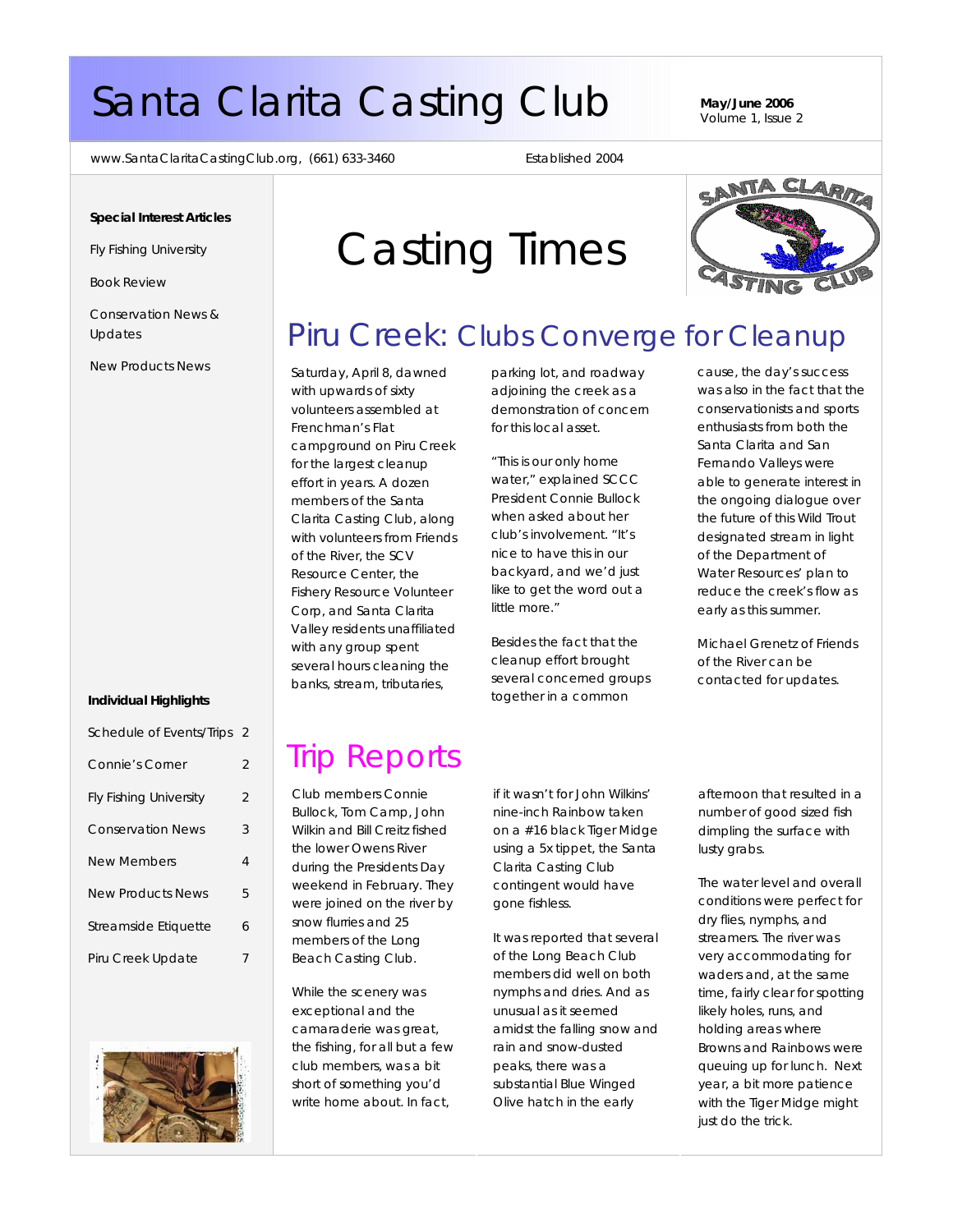

*"The man who coined the phrase 'Money can't buy happiness,' never bought himself a good fly rod." Reg Baird* 

# Schedule of Events and Trips

Some of the following trips and events may be held in conjunction with the Long Beach Casting Club, as noted:

#### **May**

10 7:00 – 9:00 Fly Tying Class

17 7:00 – 8:30 Monthly Club Meeting

19 – 21 Bishop Trip With Long Beach Casting Club 21 10:00 – 12:00 Casting Clinic at Almendra Park

24 7:00 – 9:00 Fly Tying Class

31 7:00 – 9:00 Fly Tying Class

#### **June**

4 10:00 – 12:00 Casting Clinic at Almendra Park

7 7:00 – 9:00 Fly Tying Class

16 – 18 Mammoth Trip With Long Beach Casting Club

18 10:00 – 12:00 Casting Clinic at Almendra Park

21 7:00 – 8:30 Monthly Club Meeting

#### **July**

21 – 23 Mammoth Trip "Brookie Bash" With Long Beach Casting Club

Future Events:

**Fall '06** 

TBD - Rod Building Class

# Fly Fishing University: Books & DVDs

Following is a brief overview of some excellent new books and DVDs on the subject of fly fishing that became available this spring:

*Fly Fishing with A. K*. by A.K Best, Stackpole Books, hardcover, 136 pages, \$24.95: An icon in the world of fly fishing, A.K. Best writes about fly selection, hooking and releasing fish, gear, and, of course, casting. Photos are by John Gierach.

*Innovative Flies and Techniques* by Al &

Gretchen Beatty, Frank Amato Publications, softcover, 195 pages, \$35: Designed to help improve any fly tier's skills, this book focuses on some old freshwater and saltwater patterns but mostly on new patterns—all compiled from 48 different tiers.

*Simple Flies* by C. Boyd Pfeiffer, The Countryman Press, softcover, 178 pages, \$27.95: If you want fly tying made easy, this is the book you've been waiting for. The author presents dozens of patterns that, besides the thread and the hook,

require not more than three materials. KISS—Keep It Simple Stupid would be the operative phrase here.

*Flycasting Faults & Fixes* DVD by Krieger (as in Mel) Enterprises, \$29.95: One reviewer writes, "Mel is a born teacher and can explain complex techniques in an easy to understand manner. I would recommend this DVD to anyone interested in improving their casting techniques." This instructional DVD gets five stars from everyone who has seen it.

### **Connie's Corner…news from the president**

As many of you know, we are on a search for a clubhouse to call the Santa Clarita Casting Club clubhouse where it can be used any time we want or need.

In March, a presentation was made to the City of Santa Clarita that was well received. However, there is not much they can do for us currently, but we are being included in the Parks and Recreations Master Plan. Unfortunately, it's going to take at least three years before that comes to fruition.

The current clubhouse is working out very well for us and we may need to

continue for some time, but in the meantime, this is where you come in.

We've been advised that there are available grants that could possibly assist in funding for repairs on a building that we could call our clubhouse. If we could obtain funding we may be *(continued on page 8)*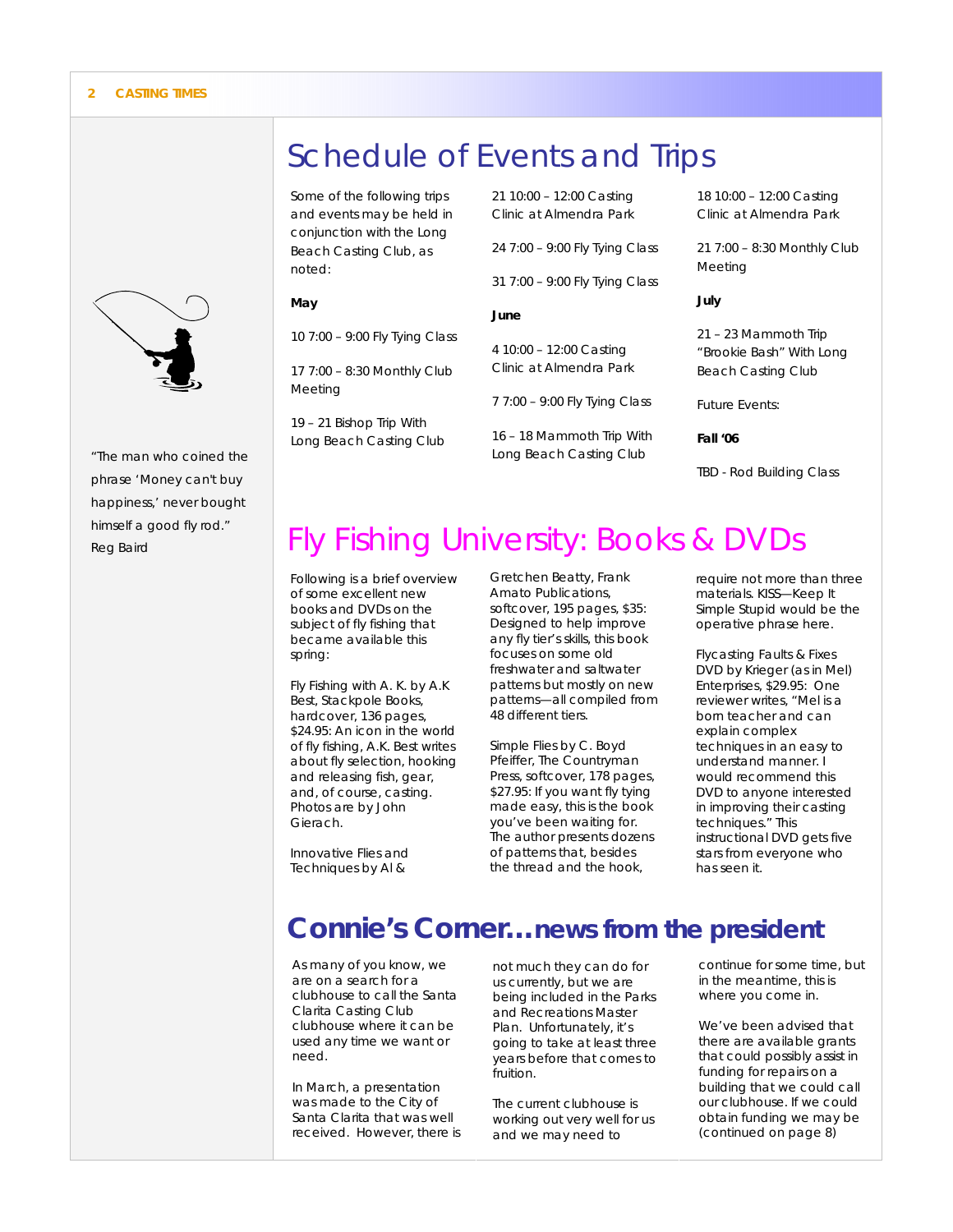### Book Review by William Creitz

"The real satisfaction of trout fishing is to deceive the trout with our imitation, to then release him, all the wiser, to play the game again." In my opinion, a finer description of why we fly fish for trout has never been penned.

With those words, author and renowned angler, tier, passionate trout fisherman, and lecturer Ed Koch, Fishing the Midge (Stackpole Book Publishers, 1972, revised 1988), presents his narrative offering then sets the hook as the reader is drawn in to the rewarding world called midge fishing.

Midges, technically speaking, are members of a family in the Diptera order of small two-winged flies. Mosquitoes and gnats also belong to families in this classification; however, most fly fisherman think of midges as an artificial imitation of any small aquatic or terrestrial insect that trout would find acceptable as food.

In writing Fishing the Midge, author Koch established two primary objectives: to help the reader (1) identify and tie the correct midge imitation, and (2) employ the most successful midging tactics. I would add a third: to emphasize the value of midges in any angler's arsenal

and the likelihood of fooling more trout by the proper use of midges. All these objectives are admirably achieved in Fishing the Midge.

While this book was written 33 years ago, the material, approach, observations, and tips are relevant to today's trout bum. In fact, I would venture that only a man or woman who counts their days on-stream in the thousands, as Ed Koch does, can truly discern the wisdom of a seemingly simple observation like "If I had to assign a priority to any angling technique, it would without question be placed on casting accuracy." Simple? Yes. Obvious? Maybe not.

A lot goes into midge fishing (referring to the stealthy approach, patient observation of the quarry, methodical tying of the imitation, and creative casting and stalking), according to the author. Describing his three favorite midge nymphs (gray, brown and cream in sizes 16 to 28) as "Sim-fectives,"—*simple* to tie and *effective* when fished, best describes the author's nononsense approach to simplicity in trout fishing. Midging is, at the same time, both complex and simple—and potentially very productive.

*(continued on page 5)* 

### **Conservation News and Updates…**

Besides the possible drying out of Piru Creek that is discussed later in this publication, there are other important waters that require vigilance on the part of fishermen in our and adjacent regions. They are as follows:

Lower San Gabriel River – Recently the Los Angeles County Board of Supervisors ordered its Public Works Department to restore the water flow to the Lower San Gabriel River below Morris Dam to ensure the preservation of the trout population.

CalTrout, Fly Fishing Club of Orange County, various fly fishing clubs, and concerned citizens are working together to obtain a permanent water flow to help sustain this well known fishery.

Mammoth Lakes' Hot Creek – The Mammoth Water Company has been operating under a

temporary waiver for several years that has allowed the company to divert a significant in this wilderness area--West volume of water from Mammoth Creek to its residential and business customers. This diversion has had an adverse impact on the renowned Hot Creek, just downstream and south of Highway 395.

The provisions of this waiver may become permanent if a long-awaited draft Environmental Impact Report (EIR), that is anticipated to include the waiver provisions, is not challenged by the public (this is how the Piru Creek dewatering plan advanced as far as it has). Fly fishing and conservation clubs and concerned citizens may need to mobilize in the next few months to provide comments on this draft EIR.

– Thanks to the efforts of Congressman "Buck" McKeon E-Mail: of the 25th Congressional District, the Mono County Board of Supervisors voted to extend the boundaries of what

is known as the Hoover Wilderness. The waters included Walker River, Kirkwood Creek, Freemont Lake, Roosevelt Lake, and other trout-filled streams and lakes—are home to a number of wild trout species, as well as the Lahontan Cutthroat trout.

By including these waters in the Hoover Wilderness area, it will help protect wild trout populations, preserve pristine alpine waters, and help sustain the Bridgeport fishing economy.

If you would like to contact Congressman McKeon, please address your correspondence as follows:

West Walker River, Headwaters Santa Clarita, CA 91381 The Honorable Howard P. "Buck" McKeon United States House of Representatives 26650 The Old Road, Suite 203

www.house.gov/writerep/

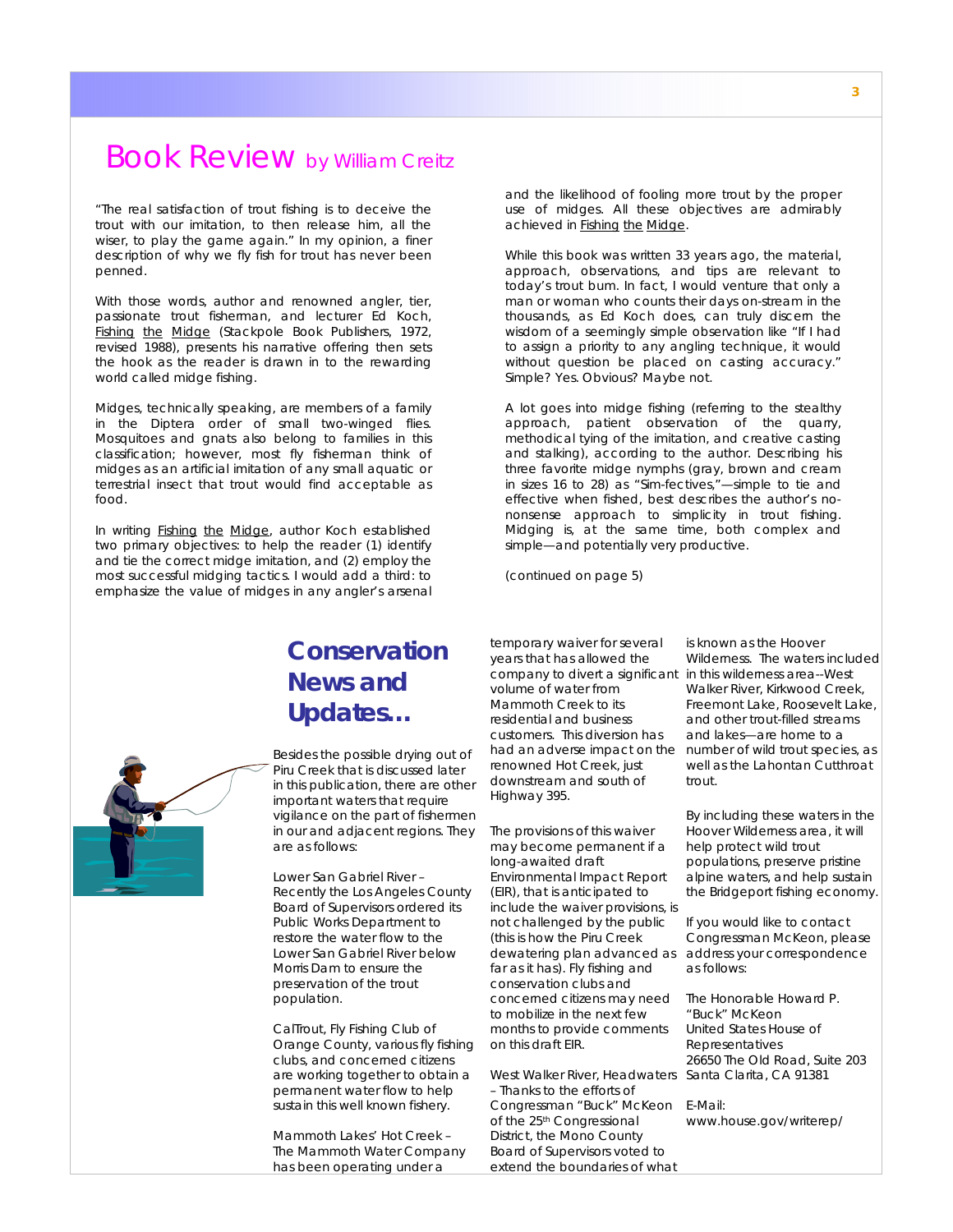

### **"Blast from the Past" Quotes**

The sport of fly fishing has matured and evolved significantly over the last forty to fifty years. As such, it's fun to look at some quotes from famous fly fishers and noted publications that reflect how we have progressed over time. Hope you enjoy the trip back in time.

"A simple rule of thumb is to rig your fly rod with one size larger than is recommended by the

manufacturer. Modern nylon lines don't soak up water and you are safe to follow this suggestion, particularly when dry fly fishing" - Bob Elliot, Sports



### …Tackle Tips (cont'd from page 7)

fished when it is dirty can suffer surface abrasion. Consequently, it is important to clean your line periodically with warm soapy (mild hand soap is best) water and to dry it thoroughly before storage. Especially when saltwater fishing, it is important to clean the backing too and in the same fashion as the line.

7. Don't let breathable waders come into contact with gasoline, motor oil, sunscreen, or insect repellant containing DEET. While the exterior fabric on most waders is impervious to these chemicals, the breathable membrane, if it is exposed anywhere, can be attacked and damaged by them, especially DEET. 8. Pinning dry flies on a fleece patch or hatband is a sure way to bend them out of shape. Rather, you can carry a small, empty plastic box in your vest to place the used flies. When you're finished for the day, open the lid, dry the flies out in the sun or room temperature, and return them to your fly box.

# New Members…Welcome Aboard

Please welcome the following new members of the Santa Clarita Casting Club who joined us during the past few months:

**Glen Atkinson**, Lancaster **Gerald Berry**, Santa Clarita **Rudy Brown**, Santa Clarita

**Susan Chin**, Los Angeles **Aran Dokovna**, Valencia **Chris, Lori Ann, Sawyer, and Ansley Holm**, Valencia **Robert "Kazy" and Joann Kazahaya**, Saugus **Ken Lindsay**, Saugus **Albert Magallanes**, Valencia

**Rob Mandel**, Castaic **David, Kate, and Abby Morley**, Castaic **Tim Nelson**, Castaic **Gary Pintar**, Santa Clarita **Joe Viescas**, Santa Clarita **Gary Yamabe**, North Hollywood

 Welcome to all our new members. We wish you success, lots of fish, pictures of lots of fish, witnesses to those lots of fish, and a consistent perfecting of your fly fishing skills.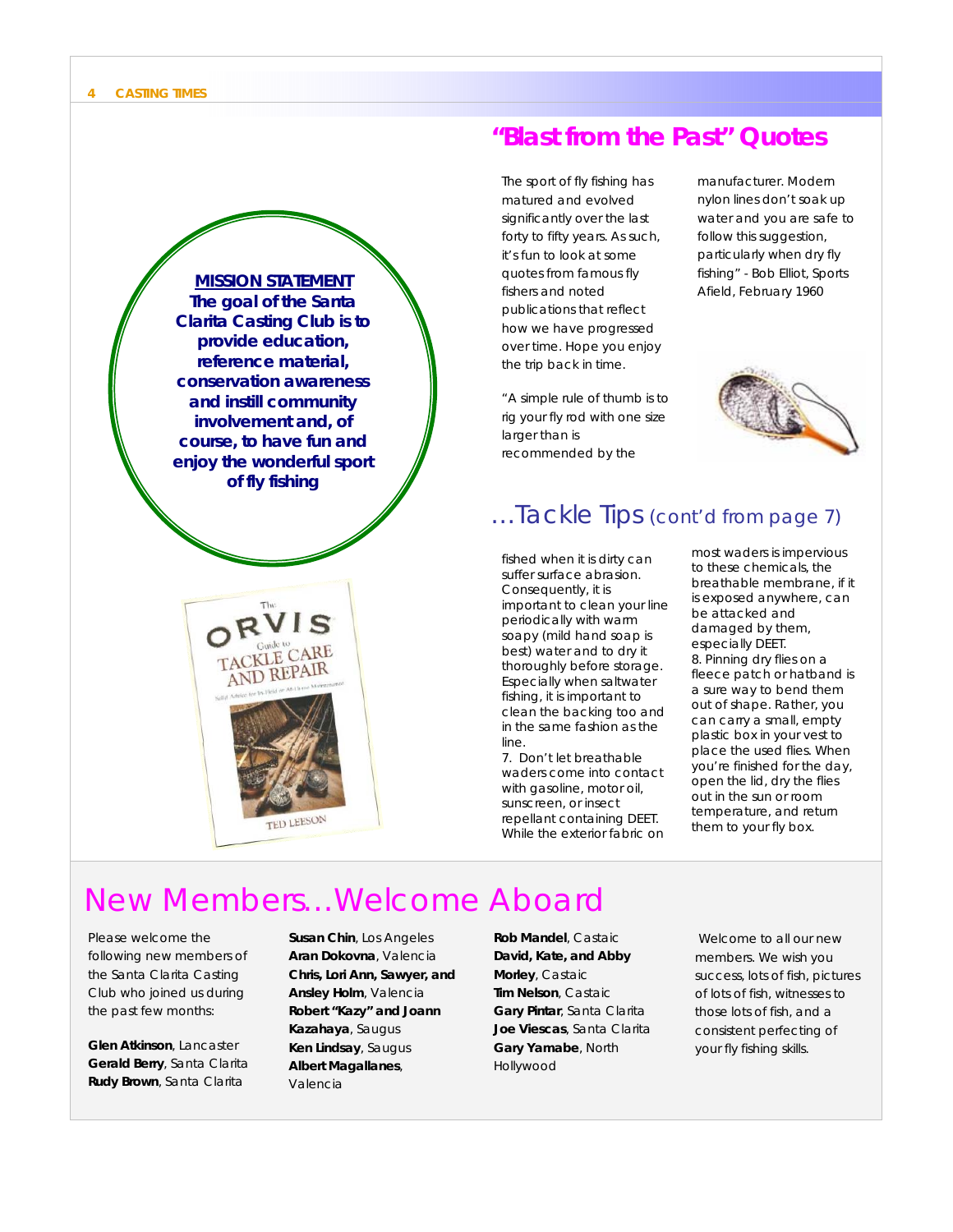### Book Review (continued from page 3)

Among the most helpful tips that Ed Koch provides the midge fisherman are the following:

- Blend in with your background. It is the first of many important techniques that will help you become a successful trout fisherman
	- "Another technique must be learned for midge fishing. Tippet sizes must be drastically reduced. Tippet sizes of 5x, 6x, or 7x are a must….If the trout come and look at your fly time and again but refuse it, think

about changing to a lighter tippet. If you are down to 7x and still getting refusals, change flies or fly sizes"

- When fishing midges, accuracy and delicacy are far more important than distance. A pickup of twentyfive feet is about the maximum possible
- "For many years, had anyone asked me to pick one fly to use all season long, I'd have promptly chosen the Wet Black Ant (sizes 18- 24). A supply of tiny wet ants always fills a

compartment of my fly box"

• Try to keep as much of the leader as possible out of the trout's window when you have the sun at your back

• "When casting up and across stream, make your cast so that the leader curves somewhat to the side—to the left if you're casting to the left, and to the right if you're casting to the right. This will allow the fly to drop in front of the trout while the leader stays clear of him"

*(continued on page 8)* 



*Famous Fisherman's Favorite Fly: "I must confess that I have caught more trout on a Gold Ribbed Hare's Ear than any other three nymph patterns combined." Lefty Kreh* 

### New Products News

A number of interesting new products are being marketed this spring in time for the start of fishing season. Among them are the following:

Firefly Eyewear (Magnifier): this new water resistant integrated light and 2.5X magnifier that clips to your hat brim or visor has a unique feature: a hinge that adjusts the lenses with your eyes and then folds out of the way while fishing. Priced at \$39.95. Contact the manufacturer at www.fireflyeyewear.com or at 616-723-7722.

Rio Fly Lines: At \$58, the new Windcutter II floating trout line is a competitively priced line designed for delicate presentations and fast-loading action rods. Unique to this line is a color change between the running line and head that shows best where to load the rod. Contact Rio at www.rioproducts.com or at 208-524-7760.

Fishing Computer Games: *Real World Fly Fishing* gives you access to 250 prime fishing sites on creeks, streams, rivers, and lakes during all four seasons. It allows you to fish for trout, bass, and panfish—all without a license. There's only one catch (pun intended): it's a computer

game. However, you can use a joystick (to simulate a rod) or a keyboard to fish over 90 fly patterns, and can even call upon the services of a guide for advice on fishing a specific site; it's techno fishing at its best. Priced at \$20, you can order this game at www.pishtech.com.

Polarized Sunglasses for Fishing: Renowned optics company, Smith Action Optics, has just released "The Maverick." These new glasses sport side shields to block the sun from your peripheral vision, non-slip nosepads, reduced weight frames and lenses, and a lightweight and flexible *(continued on page 6)*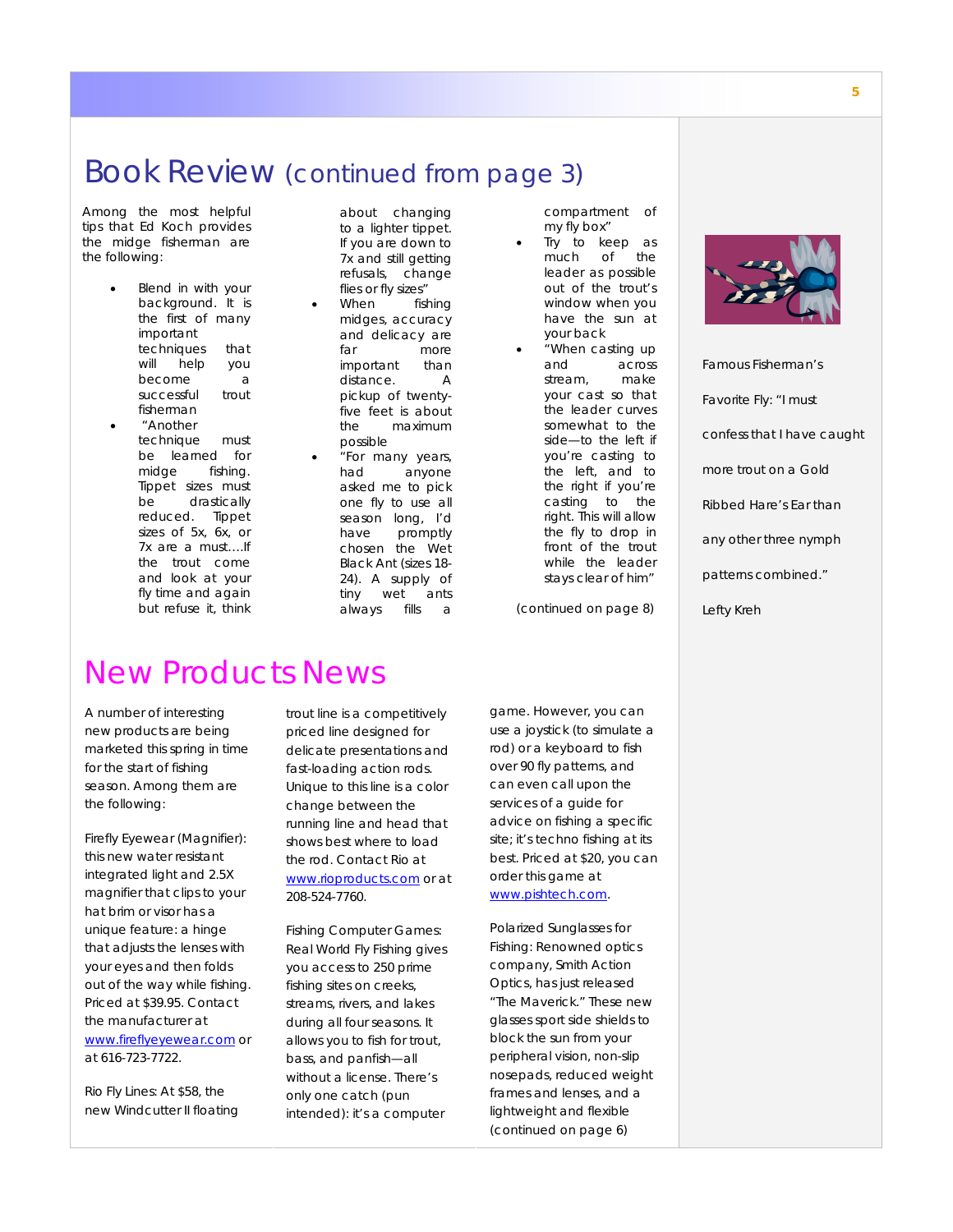#### **6 CASTING TIMES**



*Club Officers & Available Positions:* 

#### *President*

*Connie Bullock* 

*1st Vice-President* 

*Ted Aquaro* 

*2nd Vice-President* 

*Rod Wilmot* 

*Mike Smith* 

*Frank Avila* 

*Recording Secretary* 

*Ray Bianco* 

*Corresponding Secretary* 

*William Creitz* 

*Membership Secretary* 

*Available* 

*Captains* 

*Mike Smith* 

*Ray Bianco* 

*Treasurer* 

*Judy McLean* 

*Casting Times Editor William Creitz* 

# On the Fly…

Fly fishermen love their equipment; they are also strongly opinionated about their preferences. Beginning with the May/June edition of Casting Times, we will profile a different piece of fly fishing equipment and randomly poll club members about their "dream" acquisitions.

This month the subject is fly rods. Each of the following club members was asked to respond to this question:

"If money were no object, what fly rod would you buy today?" Let's look at the variety of answers.

*Connie Bullock*: A G. Loomis 5 weight, 9 foot, 3 or 4 piece Trilogy trout rod *Mike Smith*: A Winston Boron IIx, 7 weight, 9 foot, 3 piece rod *Ray Bianco*: A Winston (what a surprise!) 4 weight, 7 1/2 foot, 3 piece bamboo rod

*Frank Avila*: An Orvis Adirondack Full-Flex 5 weight, 9 foot, 2 piece bamboo rod *Bill Creitz*: A Winston Vapor 4 weight, 8 foot, 4 piece trout rod *Ted Aquaro*: Any good topof-the-line 5 weight, 9 foot easy casting rod will do

There you have it. The results of our first scientific opinion poll show that fly rod preferences are as different as the anglers who use them. Surprising revelation? Next issue we'll tackle the subject of reels.

## Streamside Etiquette by Guy Manning

Ultimately fly fishing is something of a reclusive sport. Of course, going fishing with our buddies is often much of the attraction for the trips we take, but it still comes down to the lone individual involved with his or her own thoughts. It is, therefore, fitting that the rules of streamside etiquette reinforce the solitary quality

of our sport. These rules exist as a principle of common courtesy and respect between human beings and as a means of protecting the solitude each of us attempts to obtain when we are on the stream. Here are some precepts to consider when you are looking for your bit of solitude:

1. The first person to be fishing any particular water in effect owns that feature from head to tail. Never cast into a stretch of water that is already being fished without first asking permission.

2. The person fishing upstream has the right of way and should be *(continued on page 7)*

# New Products News (cont'd from page 5)

plastic frame. The glasses come in eight different tints. Call 800-654-6428 or contact the company at www.actionoptics.com.

Wading Shoes: The Orvis Company offers, for the first time, a packable wading shoe. The size 10 shoe weighs just 32 ounces, and it packs nearly as flat as a pair of slippers. It's rugged, quick drying construction is

of 600-denier polyester that can withstand UV rays and any wading condition you encounter. Priced at \$49. Contact the company at www.orvis.com or at 800- 548-9548.

Chest Pack: For those of you inclined to swap your traditional vest for a chest pack, the Orvis Company offers its newest Safe Passage DS Compact

chest pack. With its mesh shoulder harness, hookand-loop connections, and fold-down front, it works especially well for driftboat fishing. It comes with a detachable clear waterresistant accessory pouch for glasses, energy bars, cell phone, etc. If you're into a lightweight, versatile alternative to your carry-all fly vest, you'll love this. Priced at \$69.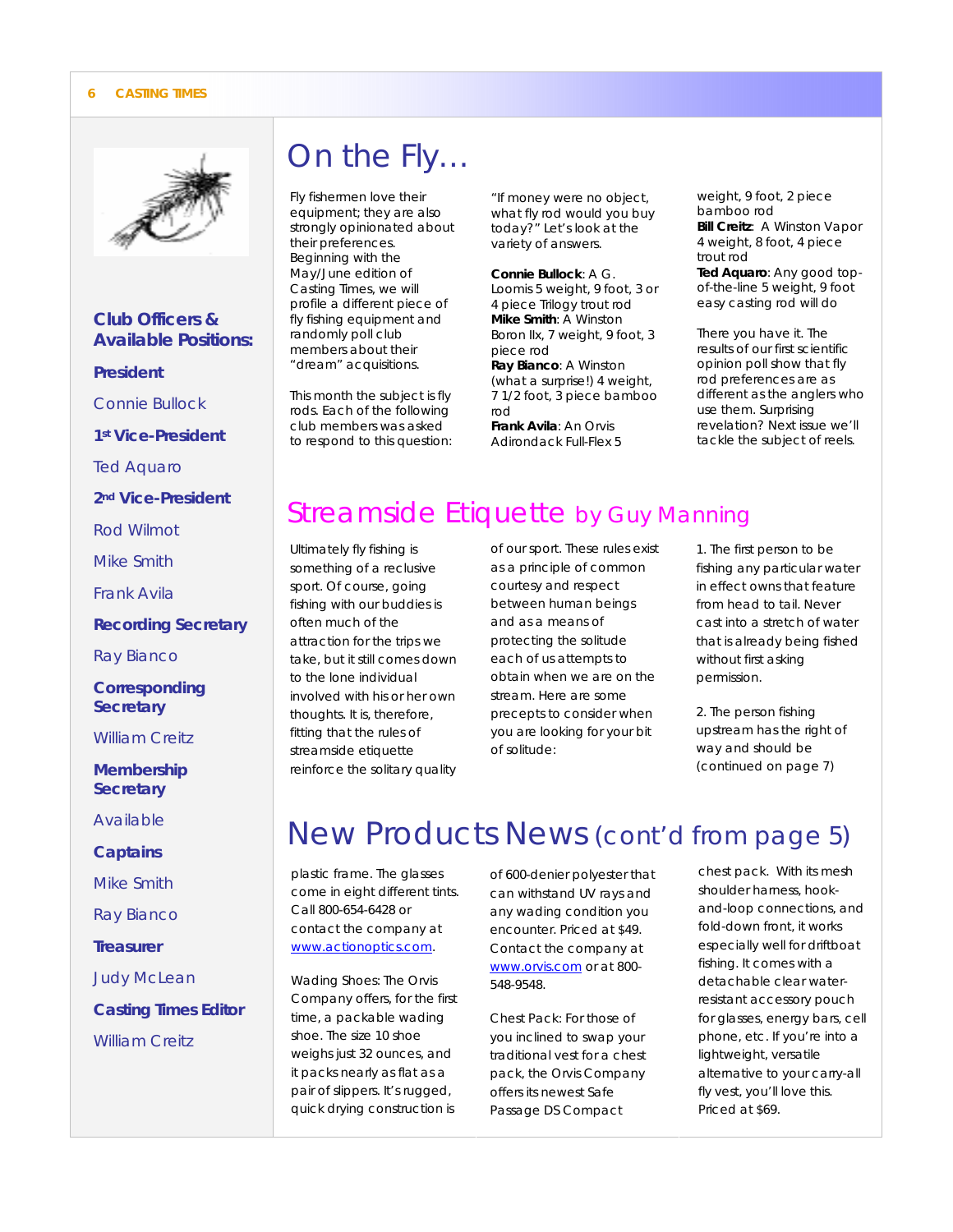### Streamside Etiquette (continued from page 6)

given a wide berth by the person fishing downstream. The ideal action in this situation is for the downstream angler to get out of the water well above the upstream angler (leaving a generous amount of unfished water for the upstream angler) and quietly go around to a spot downstream of the upstream angler.

3. When near other anglers, you must wade as quietly as possible and make every attempt to pass a sufficient distance from the angler

and his or her trout. Try to wear something that blends in with the natural surroundings. White or highly reflective colors will stand out and could put them down.

4. When tubing, do not forget to watch out for the shore angler. Getting too close to the people fishing from shore is considered an invasion of their water. It can also be dangerous if you get hit with a misguided weight, hook, or lure.

5. As for socializing on the stream: anyone may or may not talk to another angler if they so wish. It is not considered rude to greet another angler or ask how fishing is going. It is also not considered rude to pass by without a word. What is considered rude is to engage the other person in a long-winded bragging fest. In most cases, the other angler would really rather fish.

6. Never litter. Try to leave the stream cleaner than when you arrived.



*The Santa Clarita Casting Club boasts over 37 members, and growing, with an expanded vision for a clubhouse, casting pond, trophy case, and year round community instruction. Won't you be a part of SCV's fishing future!* 

### Piru Creek Update

At the club's April 19 meeting, a representative from Congressman "Buck" McKeon's office addressed the members and helped us formulate strategies for bringing attention to the plight of Piru Creek as it nears the final decision stage in the Department of Water Resource's dewatering plan.

Appeals have been made to the State Water Board to intervene with a permanent solution that would include the placing of various terms and conditions on the future of Pyramid Dam water releases to Piru Creek.

The State Water Board has been asked by concerned citizens, fishermen, hikers,

kayakers, and day-users to make a quick decision to intervene because the summer months are fast approaching, and summer is the season when the Department of Water Resources plans to reduce the stream flow and possibly divert the water elsewhere. Santa Clarita Casting Club plans to petition all affected government agencies.

# Techniques and Tackle Tips

As a follow-up to the equipment maintenance and repair lectures given by Ray Bianco and Mike Smith, the new book *The Orvis Guide to Tackle Care and Repair* has just been released.

Included in this 166 page first-of-its-kind softcover book are tips on rod and reel repair and maintenance, care of fly lines, waders, and wading boots, as well as fishing vests, flies, wading jackets, and sunglasses.

Following are a few ideas excerpted from the Orvis guide that may be of interest:

1. To clean your rod of sticky sap or grease, rub it with rubbing alcohol and a soft cloth. Anything stronger may damage the finish. 2. Lubricate your rod ferrules periodically by applying a thin film of ordinary paraffin. This prevents wear and makes rod assembly easier. 3. If you store your rod in a metal tube, leave the cap loose or place a small dehumidifier pack in the bottom of the tube. 4. When you're finished fishing—for the day or for the season—back the drag off to its lightest setting to take pressure off the drag components. 5. Don't leave fly line in a closed vehicle or car trunk in warm weather or expose it unnecessarily to sunlight. Heat and ultraviolet rays accelerate the evaporation of the plasticizers that keep the line supple and flexible. 6. Fly line that is repeatedly *(continued on page 4)*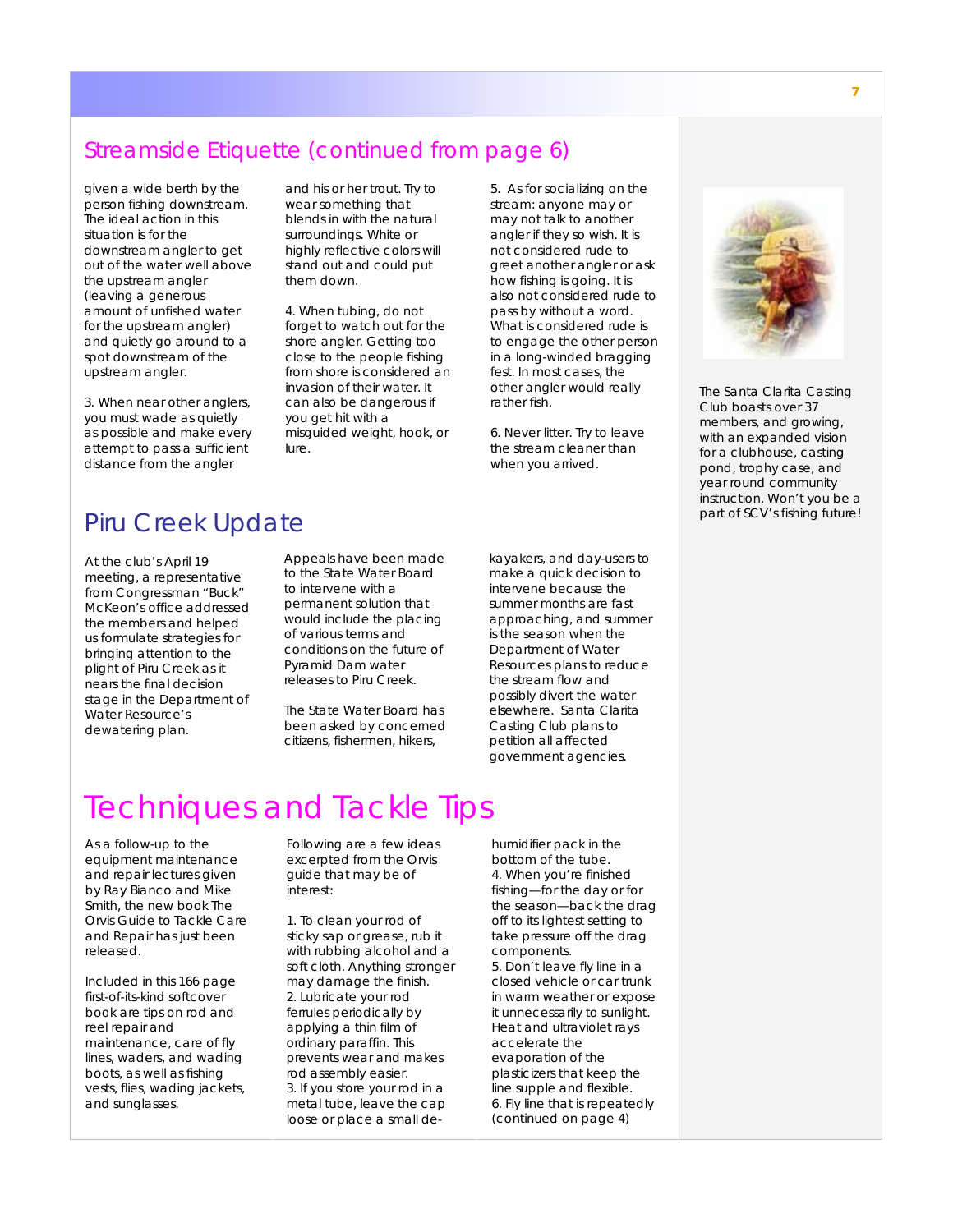#### **8 CASTING TIMES**

**Santa Clarita Casting Club Mailing Address**  26162 Via Raza Valencia, CA 91355

#### **Phone**

661-633-3460

#### **E-mail**

SCCastingClub@aol.com

#### **Meetings**

Monthly meetings held the third Wednesday of the month at 7:00 PM

### Connie's Corner… (continued from page 2)

able to find a building and restore it. If there is a building that belongs to the City, we may be able to work out a lease with them. I know it's a big dream, but it's not insurmountable.

If you have any spare time, try conducting some Internet searches under small businesses, government

grants, conservation activities, community-based organizations, etc. or any other topic that you can think of to see if there is anything available for us. Let's make this a team effort and see what we come up with.

If, during the course of your research, you find anything

that might pertain to our clubhouse proposal, please contact me so that I or perhaps other members of the club can help with the next steps in the process.

This could be a really exciting "next step" in the SCCC's young history.

Thanks and happy fishin'.

### Book Review (continued from page 5)

- "Dead-drifting is an effective method for things like Cress bugs and shrimp (the author's imitations, which he calls simply the 'Cress Bug' and the'Twine Shrimp,' are referred to as '…the oddest imitations that I've come up with; they look a little disreputable, but they work'), but sometimes a slight darting or swimming motion imparted to the fly will produce spectacular results" • "Trout rising to midges often
- leave only barely perceptible rise forms, and you have to look carefully to spot them"

With excellent illustrations and directions for learning to tie his favorite midges (Herl Midge, Wet Black Ant, Grizzly Hackle Yellow, Black and Brown Midges, Cress Bug, Twine Shrimp, Midge Caddis Nymph, Dun and Black Spinner, White Midge, Little Olive, and Tricorythodes Dun and Spinner), Ed Koch does an admirable job of convincing the beginning midge fisherman of the wisdom and relative ease of adding trout to your tally using a few basic midge patterns.

While reading **Fishing** the Midge, you sense that the author has not simply hit upon a valid strategy for taking selective trout, but that he has a lot of fun employing his methods. At one point in the narrative, Ed Koch candidly admits "Sight fishing to rising trout is the most fun. You see your

quarry, watch him feed, and perhaps even observe just what he is feeding on."

While not displaying the humor or philosophic musings of a John Gierach, Ed Koch nonetheless, effectively conveys his passion for trout fishing and desire to share his knowledge with his fellow anglers. And if you were to compare the two authors' styles and approaches to their subject, Ed Koch is the Chief Financial Officer or Vice-President of Manufacturing while John Gierach is the poet/artist both passionate trout<br>fisherman and gifted fisherman and writers, but with decidedly different styles for communicating their love of the trout and the fly.